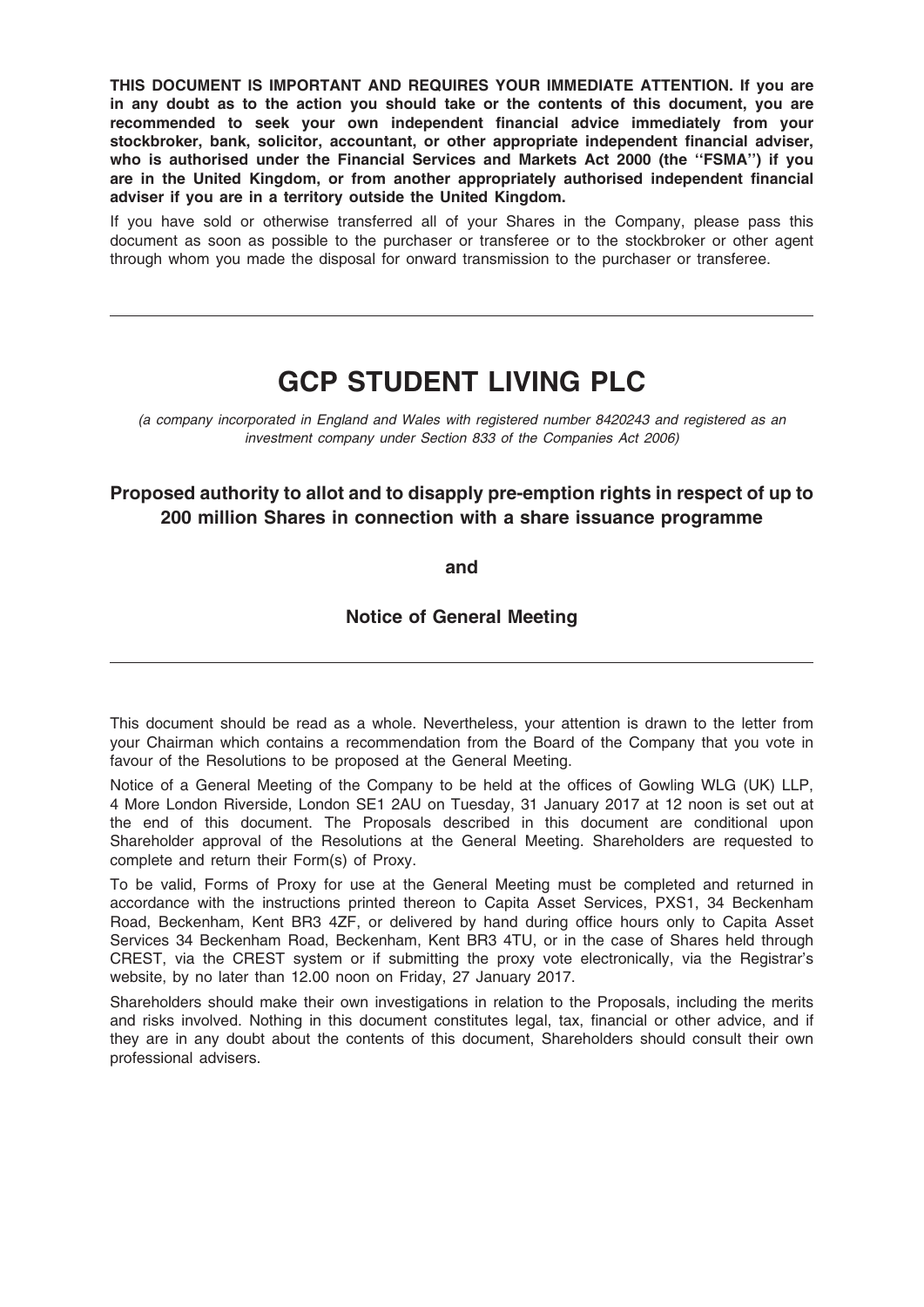## TABLE OF CONTENTS

| 2 |
|---|
| 3 |
|   |
| 9 |
|   |

## EXEPECTED TIMETABLE

| Latest time and date for receipt of Forms of Proxy or transmission of |                            |
|-----------------------------------------------------------------------|----------------------------|
| CREST Proxy Instructions for the General Meeting                      | 12 noon on 27 January 2017 |
| General Meeting                                                       | 12 noon on 31 January 2017 |

All references to time in this document are to London time.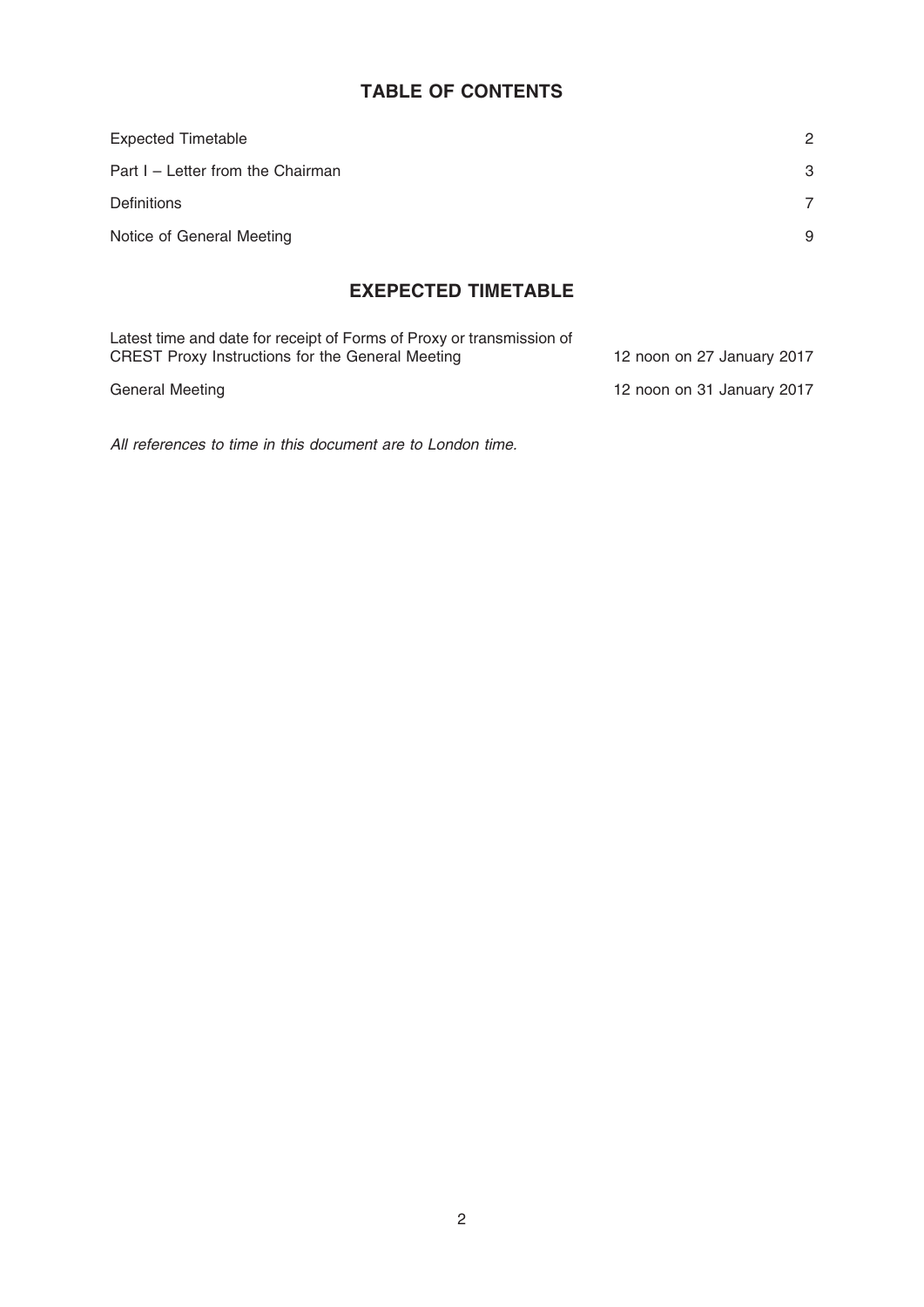## PART I

### LETTER FROM THE CHAIRMAN

## GCP STUDENT LIVING PLC

(a company incorporated in England and Wales with registered number 8420243 and registered as an investment company under Section 833 of the Companies Act 2006)

Directors: Registered Office: Robert Peto (Chairman) Peter Dunscombe Malcolm Naish Marlene Wood

51 New North Road Exeter Devon EX4 4EP

6 January 2017

To Shareholders

Dear Sir or Madam

Recommended proposal to grant the Directors authority to allot and to disapply pre-emption rights in respect of 200 million Shares in connection with a share issuance programme

#### INTRODUCTION

The Board has today announced further details of its proposals in respect of a share issuance programme which will, subject to approval by Shareholders, permit the Company to issue up to 200 million Shares to investors during the life of such programme. The Proposals, if approved, will allow the Company to issue those Shares without first having to offer them, pro rata, to Shareholders. The Proposals require the approval of Shareholders and are conditional on the passing of both Resolutions which will be proposed at the General Meeting of the Company to be held on Tuesday, 31 January 2017.

The purpose of this document is to provide you with details of and to explain the benefits of the Proposals and to set out the reasons why the Board is recommending that you vote in favour of the Resolutions to be proposed at the General Meeting.

#### BACKGROUND TO AND REASONS FOR THE PROPOSALS

On 29 April 2016, the Company published a prospectus relating to a placing programme to issue up to 65 million Shares (the "2016 Placing Programme"). In May and December 2016, the Company issued in aggregate 60,513,804 Shares at a premium to its prevailing net asset value per Share raising gross proceeds of £83 million for the Company. Following the significantly oversubscribed placing of Shares in December 2016, and as announced on 16 December 2016, the 2016 Placing Programme has been substantially exhausted.

The Company, through its Investment Manager, continues to see high quality opportunities in the student residential accommodation market which it believes are strongly positioned to benefit from the core supply/demand imbalance characteristics which the Company seeks to identify in potential investments. As set out in the announcement of 2 December 2016, the Company has secured the opportunity to acquire two large-scale, modern, purpose-built student residential accommodation assets in and around London (referred to as Scape Wembley and Podium, Royal Holloway) which, once completed will provide a further c.750 modern studios and beds. Further, the Investment Manager is currently reviewing and conducting due diligence on assets in the Company's core markets, totalling c.2,000 studios and beds, of which terms in respect of properties representing c.450 studios and beds are under negotiation with the relevant vendor. In addition, the Company's right of first offer arrangements with Scape Student Living are anticipated to provide further attractive pipeline assets in the future.

To provide the Company with the operational flexibility to take advantage of such investment opportunities as and when they arise in a competitive market, the Company is seeking Shareholder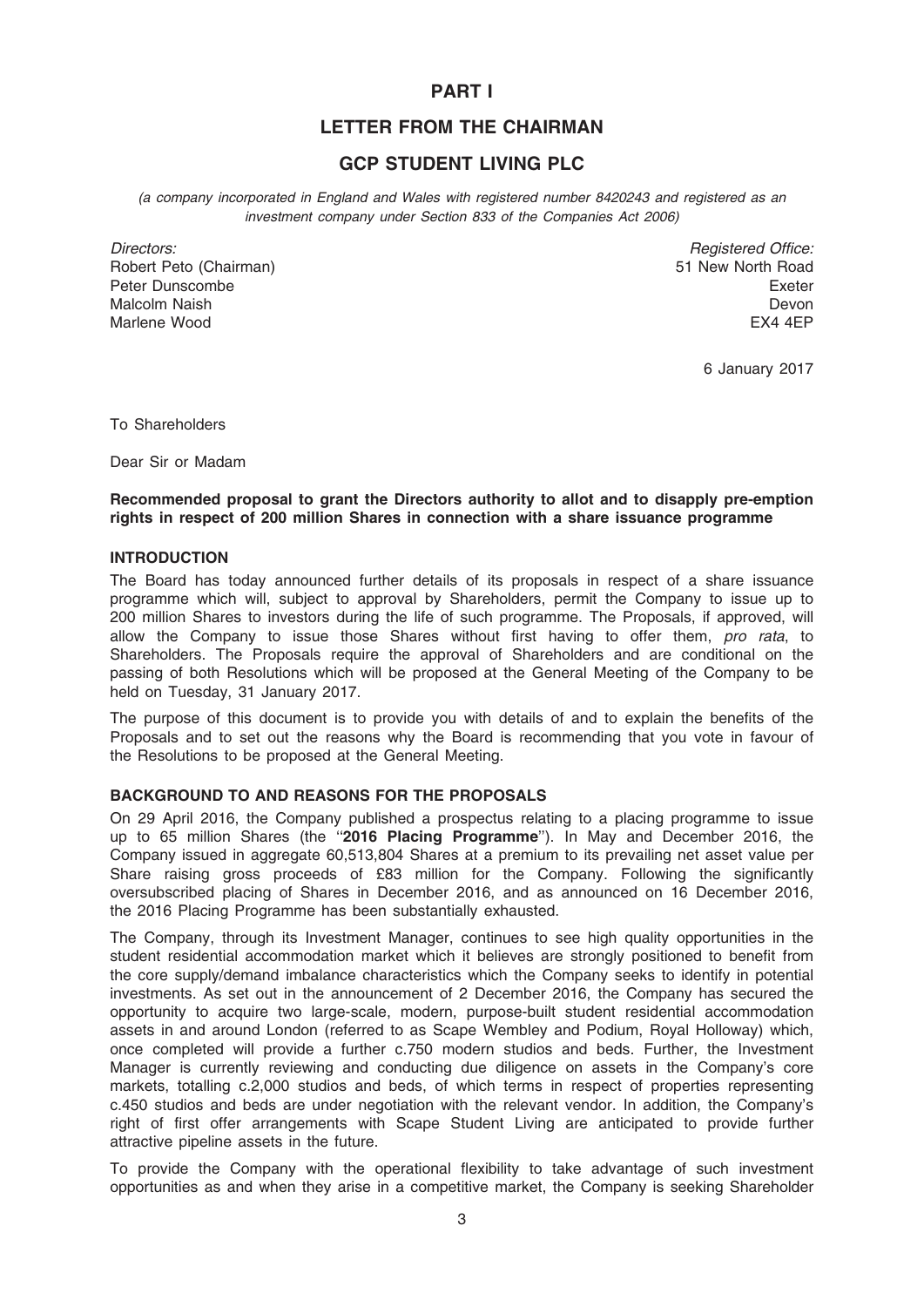approvals which will enable it to implement the 2017 Share Issuance Programme. The 2017 Share Issuance Programme may be implemented by way of a series of placings and/or open offers and/ or offers for subscription.

Resolution 1, if passed, will give the Directors the authority to allot up to 200 million Shares (equal to approximately 72 per cent. of the issued share capital as at the date of this document). Resolution 2, if passed, will give the Directors the authority to allot Shares pursuant to the authority granted by Resolution 1 for cash on a non-pre-emptive basis. Resolution 2 will only become effective if Resolution 1 is also passed.

Accordingly, if both Resolutions are passed, the Directors will be authorised to issue up to a maximum of 200 million Shares for cash on a non-pre-emptive basis pursuant to the 2017 Share Issuance Programme. The Directors intend to use the authorities granted to take advantage of investment opportunities as and when they arise.

The Directors recognise the importance of corporate governance best practice, as demonstrated by the fully pre-emptive offerings made by the Company in 2014 and 2015. Equally, the Directors remain focussed on delivering the Company's investment objective to provide Shareholders with attractive total returns in the longer term and are mindful of the likely benefit to all Shareholders of increasing the market liquidity in the Company's shares, broadening its shareholder base and further diversifying its portfolio.

The undersupply of modern, purpose-built student residential accommodation in the Company's core markets, coupled with increasing competition for assets, mean that the timeframes involved in pre-emptive Share offerings increasingly put at risk the Company's ability to take advantage of attractive investment opportunities as they become available, particularly when seeking to acquire assets which are subject to competitive bidding processes.

As a result, in order to enable the Company to take advantage of such opportunities and increase both the size and quality of the Group's portfolio, the Directors believe it is in the interests of Shareholders as a whole for pre-emption rights to be dis-applied in connection with the Shares proposed to be issued pursuant to the 2017 Share Issuance Programme, which, subject to Shareholder approval, will replace the 2016 Placing Programme. As set out below, there will be no dilution to the Company's prevailing ex-income NAV at the time of issue arising from the issuance of Shares under the 2017 Share Issuance Programme.

The authority for the disapplication of pre-emption rights is being sought in the context of a specific disapplication relating to the 2017 Share Issuance Programme at a general meeting which has been convened especially for these purposes, taking into account Part 3 of the Pre-Emption Group Statement of Principles relating to the disapplication of pre-emption rights.

Subject to Shareholders voting in favour of the Resolutions at the General Meeting, the Directors will publish one or more prospectuses in connection with the 2017 Share Issuance Programme and currently intend to publish a prospectus shortly after the General Meeting.

Applications will be made to the UKLA and the London Stock Exchange for all Shares to be issued pursuant to the 2017 Share Issuance Programme to be admitted to the premium listing segment of the Official List and to trading on the London Stock Exchange's main market for listed securities.

Any Shares issued pursuant to the 2017 Share Issuance Programme will rank pari passu with the Shares then in issue (save for any dividends or other distributions declared, made or paid in respect of the Shares by reference to a record date prior to the allotment and issue of the relevant new Shares). Shares will be issued in registered form and may be held in certificated or uncertificated form. Temporary documents of title will not be issued pending the despatch of definitive certificates for the Shares.

The authorities conferred by the Resolutions, if passed, will lapse on 16 February 2018, shortly following the expected final closing date of the 2017 Share Issuance Programme.

#### BENEFITS OF THE PROPOSALS

The Directors believe that the Proposals will have the following benefits for Shareholders:

- the Company will be able to raise additional capital promptly, enabling it to take advantage of current and future investment opportunities;
- selective acquisitions of assets with attractive rental growth characteristics will further diversify the Company's investment portfolio and reduce portfolio concentration risk;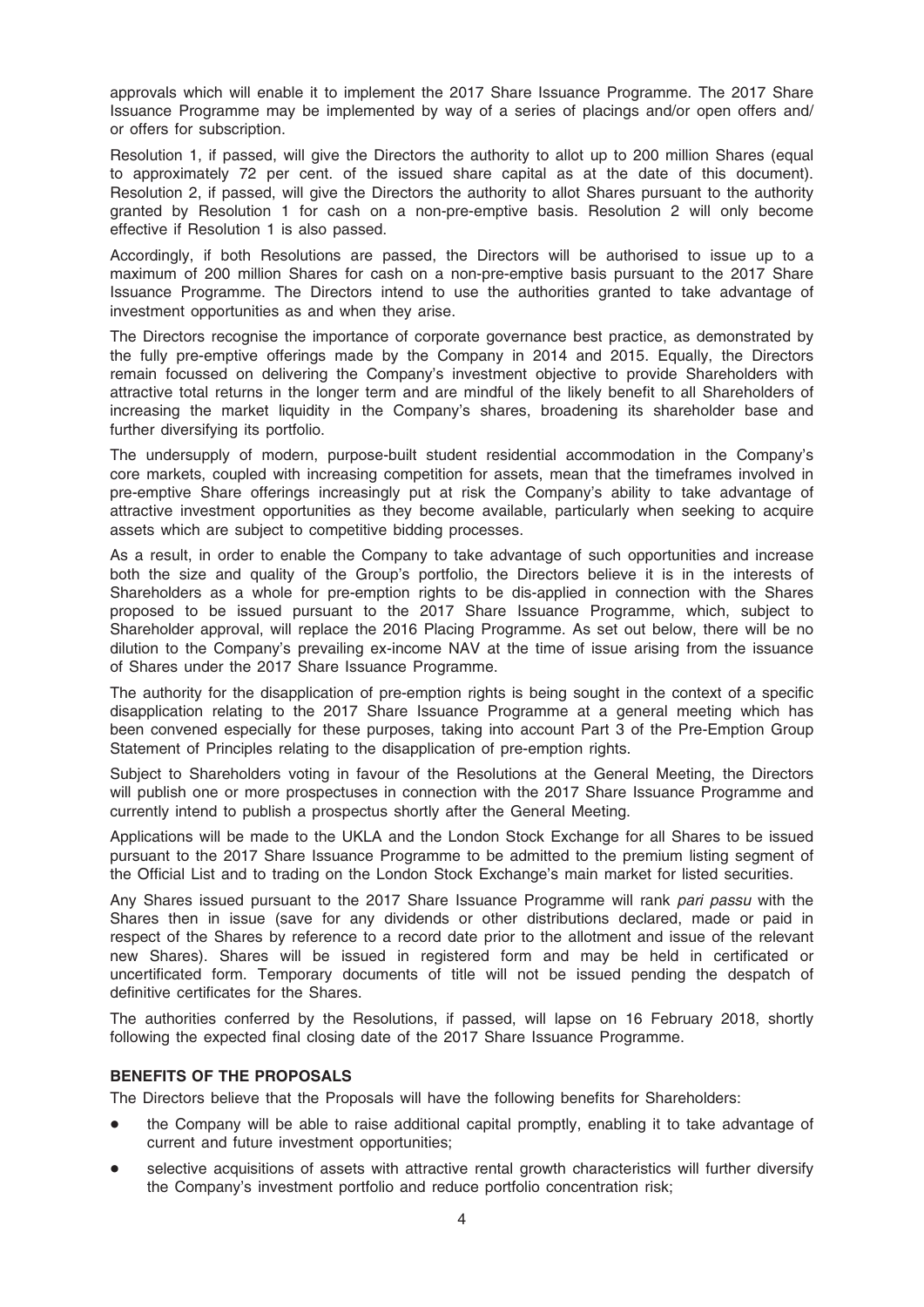- an increase in the market capitalisation of the Company should make the Company more attractive to a wider investor base;
- it is expected that the secondary market liquidity in the Shares will be further enhanced as a result of a larger and more diversified shareholder base. The 2017 Share Issuance Programme will partially satisfy market demand for Shares from time to time and may improve liquidity in the market for Shares; and
- the Company's fixed running costs will be spread across a wider shareholder base, thereby reducing its on-going charges ratio.

#### THE PRICE

The minimum price at which any Shares will be issued pursuant to the 2017 Share Issuance Programme will be equal to the prevailing published NAV per Share at the time of allotment together with a premium intended to at least cover the costs and expenses of the relevant issue of Shares (including, without limitation, any commissions).

In accordance with Chapter 15 of the Listing Rules of the UK Listing Authority, the Company may not issue Shares at a price below the prevailing published NAV per Share.

An announcement of each allotment under the 2017 Share Issuance Programme will be released through an RIS, including details of the number of new Shares allotted and the price for the allotment.

#### COSTS ASSOCIATED WITH THE SHARE ISSUANCE PROGRAMME

By issuing Shares at a premium to NAV per Share intended to cover the costs and expenses of the relevant issue of Shares (including, without limitation, any commissions), such fees and expenses in relation to the 2017 Share Issuance Programme will be indirectly borne by subscribers for those Shares. Accordingly, there will be no dilution to the Company's then prevailing NAV arising from the issuance of Shares under the 2017 Share Issuance Programme.

The Company will bear the fixed costs incurred in relation to the legal, advisory and regulatory matters arising in connection with the implementation of the 2017 Share Issuance Programme, including those associated with the General Meeting, which are currently estimated to amount to approximately 0.13 per cent. of the Company's prevailing published NAV as at the date of this document.

#### USE OF NET PROCEEDS

The net proceeds of the 2017 Share Issuance Programme, after providing for the Group's operational expenses, will be used to make investments in accordance with the Company's investment policy.

#### DILUTION AND TREASURY SHARES

As at the latest practicable date prior to the publication of this document, there were 278,223,587 Shares in issue. If 200 million Shares (being the maximum number of Shares available under the 2017 Share Issuance Programme) were to be issued pursuant to the 2017 Share Issuance Programme, the issued share capital following the closing of the 2017 Share Issuance Programme would have increased by approximately 72 per cent. On this basis, if an existing Shareholder did not acquire any Shares in the 2017 Share Issuance Programme, his or her proportionate voting interest in the Company would be diluted by approximately 42 per cent.

By way of illustration, an existing Shareholder holding Shares representing 5 per cent. of the Company's issued share capital, who does not participate in the 2017 Share Issuance Programme, would, following the completion of the 2017 Share Issuance Programme, hold Shares representing approximately 3 per cent. of the Company's issued share capital.

For the avoidance of doubt, any Shares issued pursuant to the 2017 Share Issuance Programme will be issued at a premium to NAV per Share intended to cover the costs and expenses of the relevant issue (including, without limitation, any commissions) thereby ensuring there is no dilution to the then prevailing NAV attributable to Shareholders arising through such issuance. Further, the Directors have considered the potential impact of issuance pursuant to the 2017 Share Issuance Programme on the payment of dividends to Shareholders and will seek to ensure that any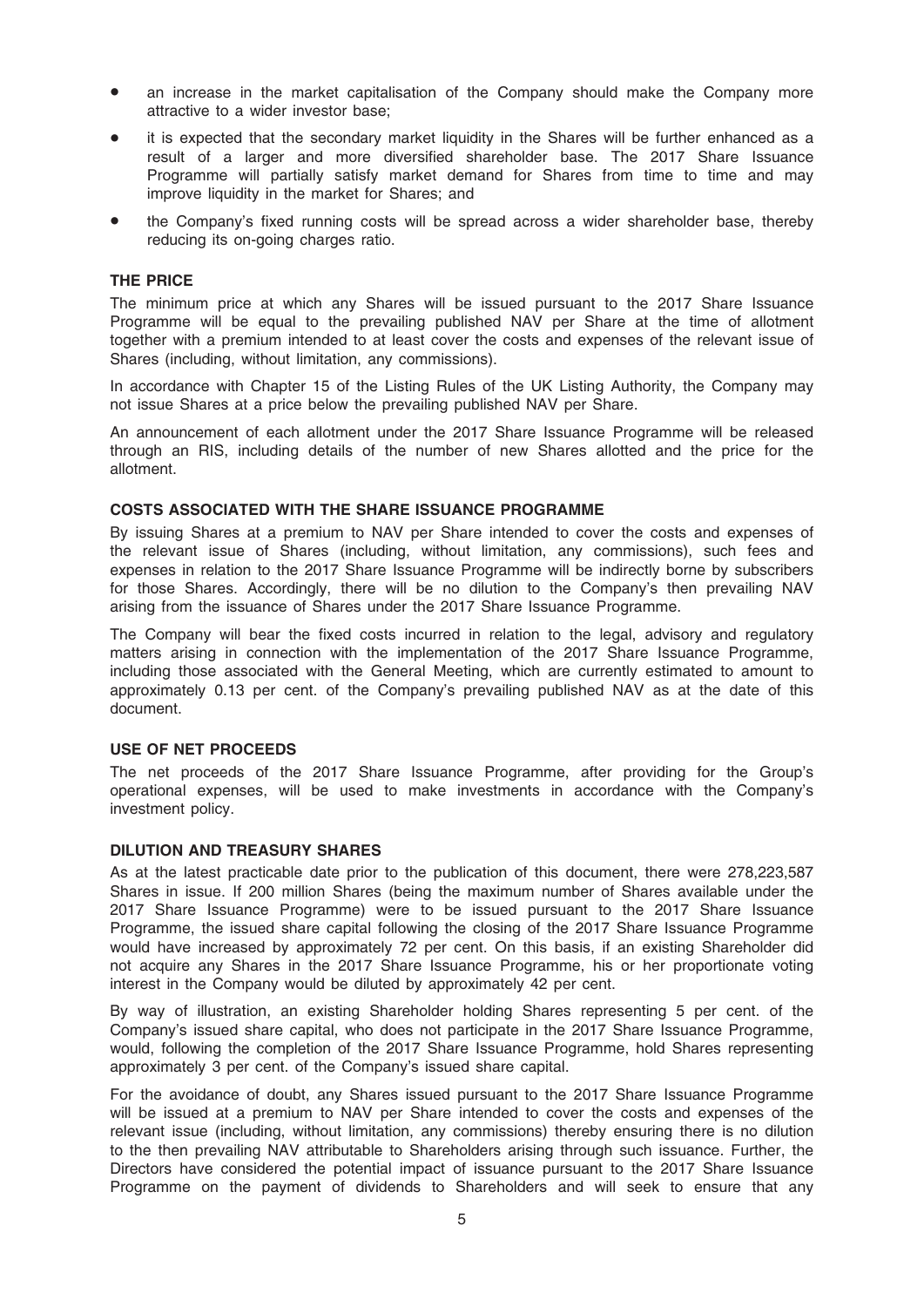issuance under the 2017 Share Issuance Programme does not result in material dilution to the dividends per Share that the Company may be able to pay to Shareholders from time to time.

No Shares were held in treasury at the date of this document.

#### GENERAL MEETING

The Proposals require the approval of Shareholders at a general meeting of the Company.

In order to be passed, the Resolutions to be proposed at the General Meeting will require, in the case of Resolution 1, which is to be proposed as an ordinary resolution, the approval of Shareholders representing more than 50 per cent. of the votes cast at the General Meeting and, in the case of Resolution 2, which is to be proposed as a special resolution, the approval of Shareholders representing at least 75 per cent. of the votes cast at the General Meeting.

For the reasons set out above, the Board recommends that Shareholders vote in favour of the Resolutions.

All Shareholders are entitled to attend and vote at the General Meeting. In accordance with the Articles, all Shareholders present in person or by proxy shall upon a show of hands have one vote and, upon a poll, shall have one vote in respect of each Share held. In order to ensure that a quorum is present at the General Meeting, it is necessary for two Shareholders entitled to vote to be present, whether in person or by proxy (or, if a corporation, by a duly appointed corporate representative).

The formal Notice convening the General Meeting is set out on pages 9 to 11 of this document.

#### ACTION TO BE TAKEN

#### The only action that you need to take is to complete the accompanying Form of Proxy.

Shareholders are asked to complete and return the Form of Proxy in accordance with the instructions printed thereon to Capita Asset Services, PXS1, 34 Beckenham Road, Beckenham, Kent BR3 4ZF or deliver it by hand during office hours only to Capita Asset Services 34 Beckenham Road, Beckenham, Kent BR3 4TU or if submitting the proxy vote electronically, via the Registrars website, so as to be received as soon as possible and in any event by no later than 12 noon on Friday, 27 January 2017.

If you hold your Shares in uncertificated form (that is, in CREST) you may appoint a proxy by completing and transmitting a CREST Proxy Instruction in accordance with the procedures set out in the CREST manual so that it is received by the Registrar (under CREST participant ID RA10) by no later than 12 noon on Friday, 27 January 2017. CREST members may choose to use the CREST electronic proxy appointment service in accordance with the procedures set out in the notes to the Form of Proxy and the Notice of General Meeting.

Shareholders are requested to complete and return a Form of Proxy or CREST Proxy Instruction, whether or not they wish to attend the General Meeting.

#### **RECOMMENDATION**

The Board considers that the Proposals are in the best interests of the Company and its Shareholders as a whole. Accordingly, the Board unanimously recommends that Shareholders vote in favour of the Resolutions to be proposed at the General Meeting.

The Board intends to vote in favour of the Resolutions in respect of their holdings of Shares amounting to 132,954 Shares in aggregate (representing approximately 0.05 per cent. of the issued share capital of the Company as at the date of this document).

Yours faithfully

Robert Peto (Chairman)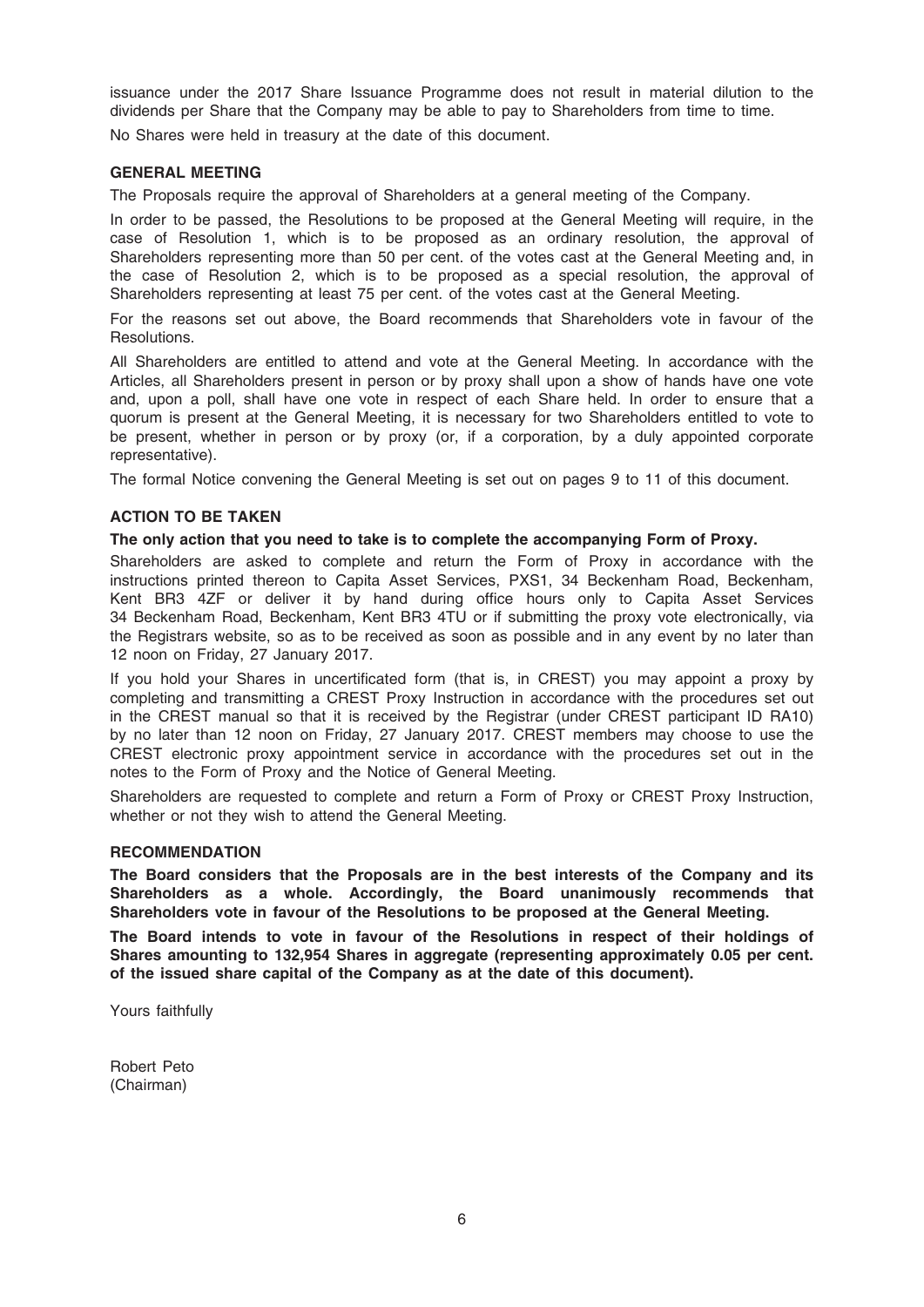## DEFINITIONS

In this document the words and expressions listed below have the meanings set out opposite them, except where the context otherwise requires:

| 2016 Placing Programme           | as defined on page 3 of this document;                                                                                                                                                                                                                                                                   |
|----------------------------------|----------------------------------------------------------------------------------------------------------------------------------------------------------------------------------------------------------------------------------------------------------------------------------------------------------|
| 2017 Share Issuance<br>Programme | the proposed share issuance programme under which up to<br>200,000,000 Shares will be issued by the Company, as more<br>particularly described in this document                                                                                                                                          |
| <b>Admission</b>                 | any admission of the Shares to be issued pursuant to the 2017<br>Share Issuance Programme to the premium listing segment of the<br>Official List and to trading on the London Stock Exchange's main<br>market for listed securities                                                                      |
| <b>Articles</b>                  | the articles of association of the Company, as amended from time<br>to time                                                                                                                                                                                                                              |
| <b>Board</b>                     | the board of Directors                                                                                                                                                                                                                                                                                   |
| <b>Business Day</b>              | means any day which is not a Saturday or Sunday, Christmas<br>Day, Good Friday or a bank holiday in the City of London                                                                                                                                                                                   |
| <b>Capita Asset Services</b>     | the trading name of Capita Registrars Limited                                                                                                                                                                                                                                                            |
| Chairman                         | the chairman of the Board                                                                                                                                                                                                                                                                                |
| Company                          | <b>GCP Student Living plc</b>                                                                                                                                                                                                                                                                            |
| <b>CREST</b>                     | the computerised settlement system operated by Euroclear which<br>facilitates the transfer of title to shares in uncertificated form                                                                                                                                                                     |
| <b>CREST Proxy Instruction</b>   | as defined in note 3 to the Notice of General Meeting                                                                                                                                                                                                                                                    |
| <b>Directors</b>                 | the directors of the Company or any duly constituted committee of<br>the Board                                                                                                                                                                                                                           |
| <b>Euroclear</b>                 | Euroclear UK & Ireland Limited, being the operator of CREST                                                                                                                                                                                                                                              |
| Form of Proxy                    | the form of proxy provided with this document for use by<br>Shareholders in connection with the General Meeting                                                                                                                                                                                          |
| <b>FSMA</b>                      | the Financial Services and Markets Act 2000 and any statutory<br>modification or re-enactment thereof for the time being in force                                                                                                                                                                        |
| <b>General Meeting</b>           | the general meeting of the Company to consider the Resolutions,<br>convened for Tuesday, 31 January 2017 at 12 noon or any<br>adjournment thereof, notice of which is set out on pages 9 to 11 of<br>this document                                                                                       |
| Group                            | the Company and its subsidiaries from time to time                                                                                                                                                                                                                                                       |
| <b>Investment Manager</b>        | <b>Gravis Capital Partners LLP</b>                                                                                                                                                                                                                                                                       |
| <b>London Stock Exchange</b>     | London Stock Exchange plc                                                                                                                                                                                                                                                                                |
| <b>NAV</b>                       | the value, as at any date, of the assets of the Company less its<br>total liabilities (excluding the impact of interest rate hedging<br>contracts and the mark-to-market valuation of the Group's debt)<br>valued in accordance with the accounting policies adopted by the<br>Company from time to time |
| <b>NAV per Share</b>             | at any time, the NAV attributable to the Shares divided by the<br>number of Shares in issue (other than Shares held in treasury)                                                                                                                                                                         |
| <b>Notice of General Meeting</b> | the notice of the General Meeting as set out on pages 9 to 11 of<br>this document                                                                                                                                                                                                                        |
| <b>Official List</b>             | the official list of the UK Listing Authority                                                                                                                                                                                                                                                            |
| <b>Proposals</b>                 | authorising the Directors to allot up to 200,000,000 Shares<br>pursuant to the 2017 Share Issuance Programme and the<br>dis-application of statutory pre-emption rights otherwise<br>applicable to the allotment of such Shares, such that the                                                           |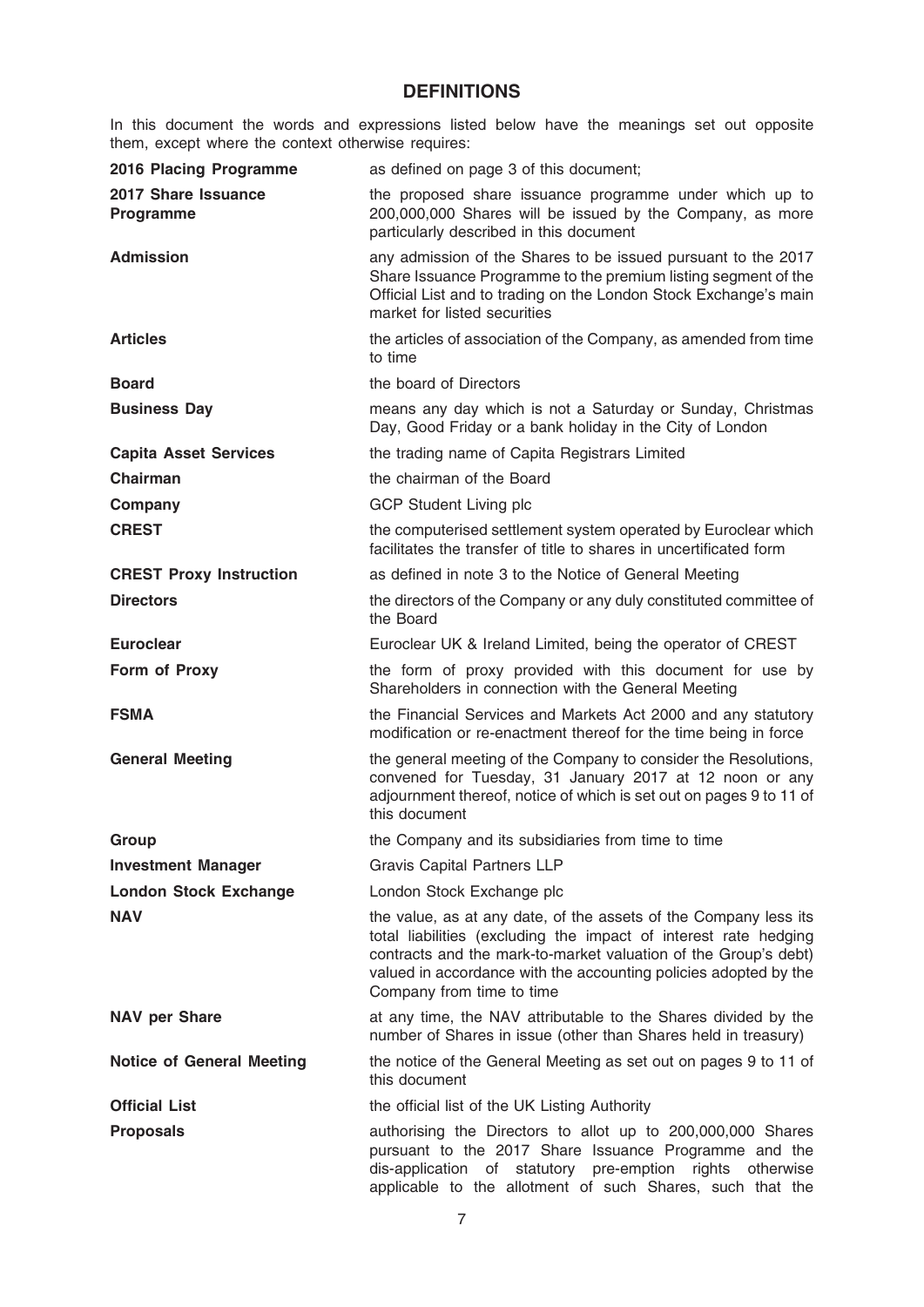|                             | Shares do not first have to be offered to Shareholders in<br>proportion to their shareholdings                                                                                                                                   |
|-----------------------------|----------------------------------------------------------------------------------------------------------------------------------------------------------------------------------------------------------------------------------|
| Registrar                   | Capita Asset Services                                                                                                                                                                                                            |
| <b>Resolution 1</b>         | the ordinary resolution to replace the Directors' share allotment<br>authority granted on 27 April 2016, which will be proposed at the<br>General Meeting and details of which are contained in the Notice<br>of General Meeting |
| <b>Resolution 2</b>         | the special resolution to authorise the Company to disapply<br>pre-emption rights, which will be proposed at the General Meeting<br>and details of which are contained in the Notice of General<br>Meeting                       |
| <b>Resolutions</b>          | together, Resolution 1 and Resolution 2                                                                                                                                                                                          |
| <b>Scape Student Living</b> | Scape Student Living Limited                                                                                                                                                                                                     |
| <b>Shareholder</b>          | a holder of Shares                                                                                                                                                                                                               |
| <b>Shares</b>               | ordinary shares of one pence each in the capital of the Company                                                                                                                                                                  |
| <b>UK Listing Authority</b> | the Financial Conduct Authority acting in its capacity as the<br>competent authority for the purposes of Part VI of FSMA                                                                                                         |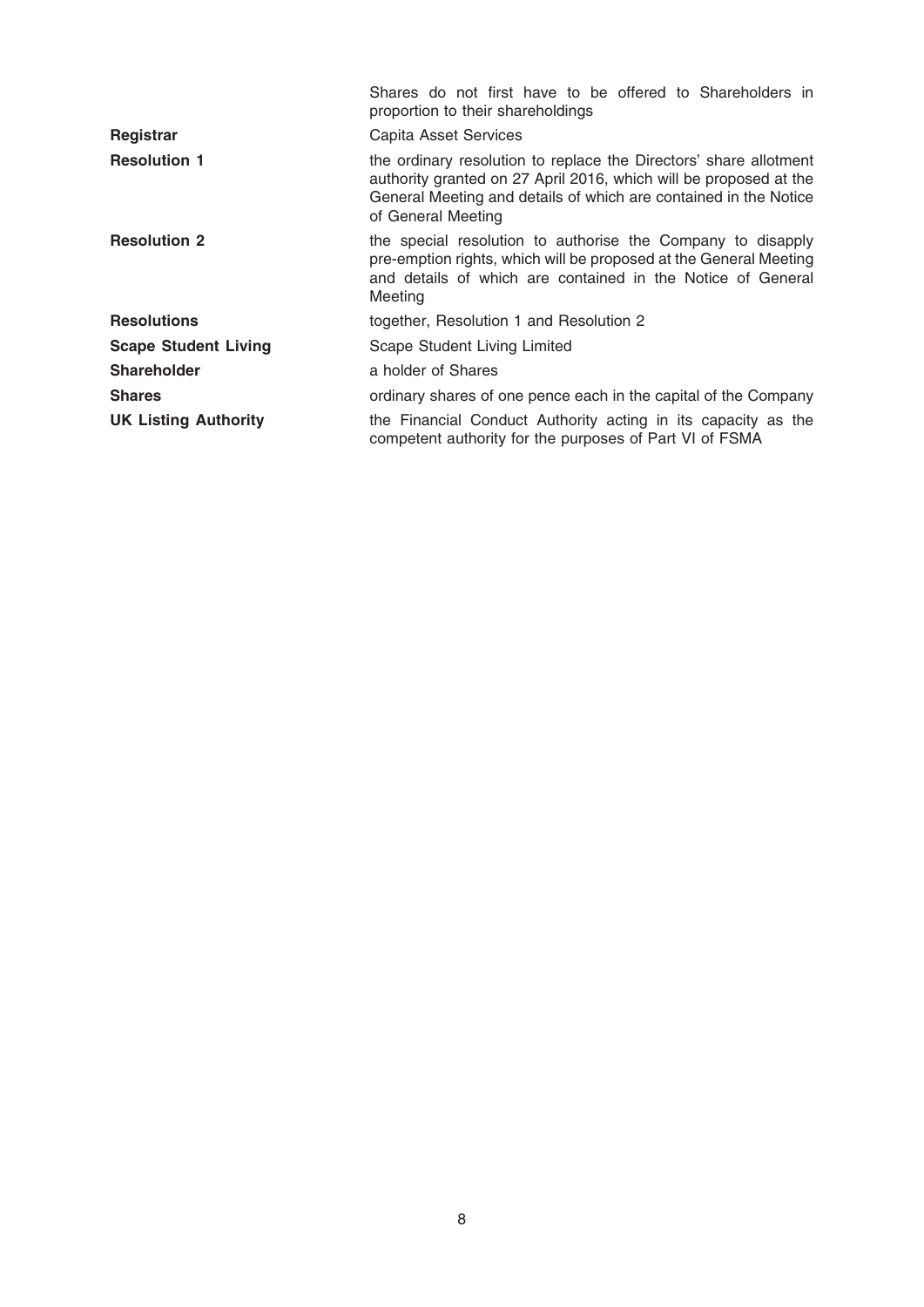## NOTICE OF GENERAL MEETING

## GCP STUDENT LIVING PLC

(a company incorporated in England and Wales with registered number 8420243 and registered as an investment company under Section 833 of the Companies Act 2006)

NOTICE IS HEREBY GIVEN that a General Meeting (the ''General Meeting'') of GCP Student Living plc (the "Company") will be held at the offices of Gowling WLG (UK) LLP, 4 More London Riverside, London SE1 2AU on Tuesday, 31 January 2017 at 12 noon to consider and, if thought fit, approve the following resolutions. Resolution 1 will be proposed as an ordinary resolution and Resolution 2 will be proposed as a special resolution.

#### ORDINARY RESOLUTION

1 THAT the Directors are generally and unconditionally authorised in accordance with section 551 of the Companies Act 2006 (the "CA 2006") to exercise all of the powers of the Company to allot up to 200 million ordinary shares of one pence each in the capital of the Company (''Shares'') pursuant to the share issuance programme as more particularly described in the circular of the Company dated 6 January 2017, such authority to expire on 16 February 2018 (unless previously renewed, varied or revoked by the Company in general meeting), save that the Company may, at any time prior to the expiry of such authority, make an offer or enter into an agreement which would or might require the allotment of Shares in pursuance of such an offer or agreement as if such authority had not expired. The authority granted pursuant to this resolution 1 is in substitution for the authority granted to Directors in accordance with section 551 of the CA 2006 on 27 April 2016 and in addition to the authority granted to Directors in accordance with section 551 of the CA 2006 on 27 October 2016.

#### SPECIAL RESOLUTION

2 THAT, conditionally upon the passing of Resolution 1, the Directors are generally empowered (pursuant to section 570 of the CA 2006) to allot Shares for cash pursuant to the authority referred to in Resolution 1 above as if section 561 of the CA 2006 did not apply to any such allotment, such authority to expire on 16 February 2018 (unless previously renewed, varied or revoked by the Company in general meeting), save that the Company may, at any time prior to the expiry of such authority, make an offer or enter into an agreement which would or might require the allotment of Shares in pursuance of such an offer or agreement as if such authority had not expired. The authority granted pursuant to this resolution 2 is in substitution for the authority granted to Directors in accordance with section 570 of the CA 2006 on 27 April 2016 and in addition to the authority granted to Directors in accordance with section 570 of the CA 2006 on 27 October 2016.

#### BY ORDER OF THE BOARD

Capita Company Secretarial Services Limited, Company Secretary

Date: 6 January 2017

Registered Office: 51 New North Road Exeter EX4 4EP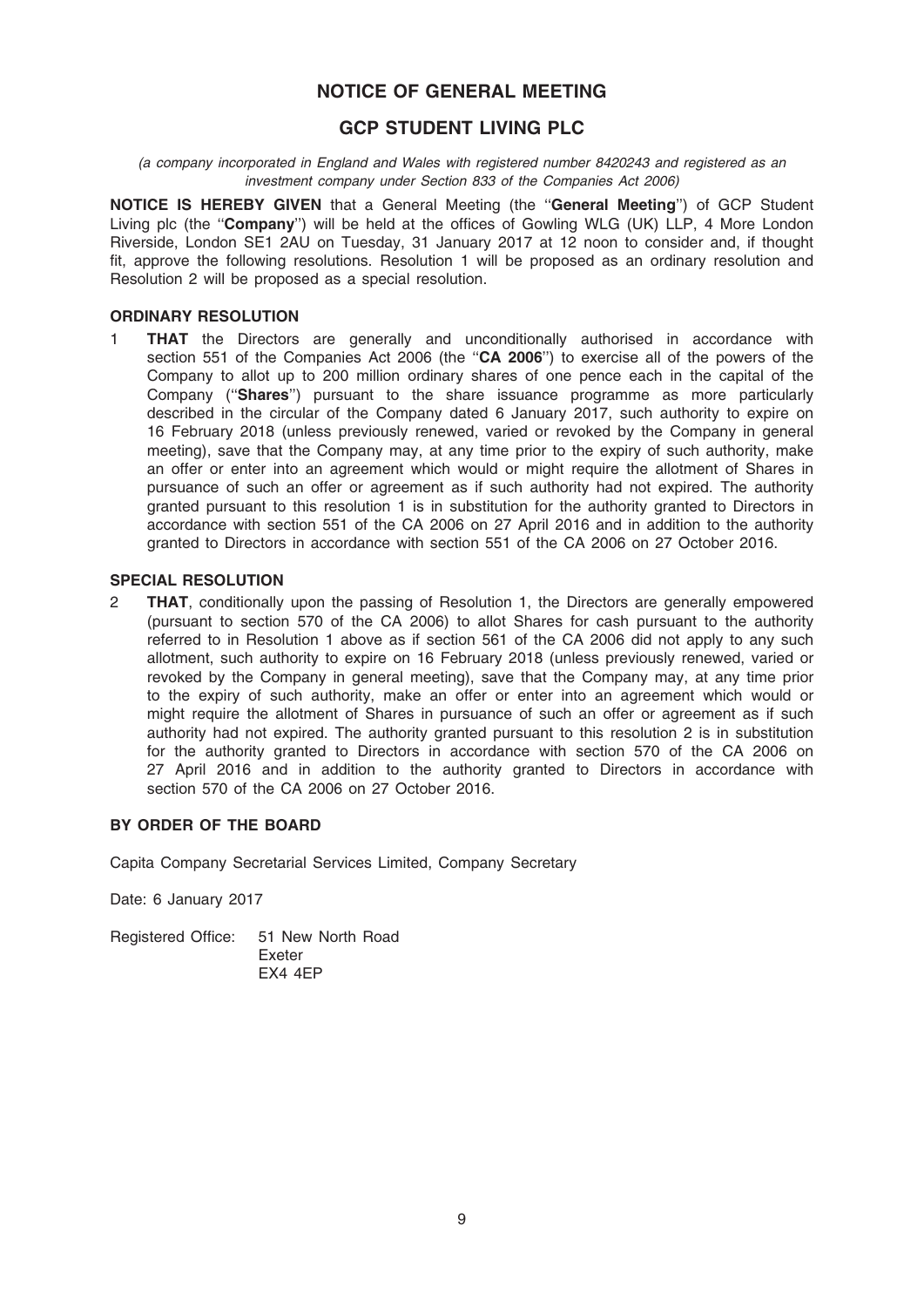#### Notes:

1 A member entitled to attend and vote at this meeting may appoint one or more persons as his/her proxy to attend, speak and vote on his/her behalf at the meeting. A proxy need not be a member of the Company. If multiple proxies are appointed they must not be appointed in respect of the same shares. To be effective, the enclosed form of proxy, together with any power of attorney or other authority under which it is signed or a certified copy thereof, should be lodged at the office of the Company's Registrar at the address printed on the form of proxy not later than 12 noon on 27 January 2017. Shareholders may submit their proxy vote electronically via the Registrar's website by visiting www.capitashareportal.com. From there shareholders can log in to their Capita share portal account or register for the Capita share portal by following the on screen instructions. For an electronic proxy to be valid, the appointment must be received by the Company's Registrar, Capita Asset Services, by no later than 12 noon on 27 January 2017. A member may not use any electronic address provided to communicate with the Company for any purpose other than that stated. The appointment of a proxy will not prevent a member from attending the meeting and voting in person if he/she so wishes. A member present in person or by proxy shall have one vote on a show of hands and on a poll every member present in person or by proxy shall have one vote for every share of which he/she is the holder. The termination of the authority of a person to act as proxy must be notified to the Company in writing. Amended instructions must be received by the Company's Registrar by the deadline for receipt of proxies.

To appoint more than one proxy, shareholders will need to complete a separate proxy form in relation to each appointment (you may photocopy the proxy form), stating clearly on each proxy form the number of shares in relation to which the proxy is appointed. A failure to specify the number of shares to which each proxy appointment relates or specifying an aggregate number of shares in excess of those held by the member will result in the proxy appointment being invalid. Please indicate if the proxy instruction is one of multiple instructions being given. All proxy forms must be signed and should be returned together in the same envelope if possible.

- 2 Only those shareholders registered in the register of members of the Company as at close of business on 27 January 2017 (the 'specified time") shall be entitled to attend or vote at the aforesaid General Meeting in respect of the number of shares registered in their name at that time. Changes to entries on the relevant register of securities after the specified time shall be disregarded in determining the rights of any person to attend or vote at the meeting. If the meeting is adjourned then, to be so entitled, members must be entered on the Company's register of members at the time which is 48 hours before the time fixed for the adjourned meeting, or if the Company gives notice of the adjourned meeting, at the time specified in that notice.
- Shareholders who hold their shares electronically may submit their votes through CREST. Instructions on how to vote through CREST can be found by accessing the following website: www.euroclear.com/CREST. Shareholders are advised that CREST and the internet are the only methods by which completed proxies can be submitted electronically.

CREST members who wish to appoint a proxy or proxies by utilising the CREST electronic proxy appointment service may do so for this meeting and any adjournment thereof by following the procedures described in the CREST manual. CREST personal members or other CREST sponsored members, and those CREST members who have appointed a voting service provider(s), should refer to their CREST sponsor or voting service provider(s), who will be able to take the appropriate action on their behalf. In order for a proxy appointment or instruction made by means of CREST to be valid, the appropriate CREST message (a "CREST Proxy Instruction") must be properly authenticated in accordance with Euroclear's specifications and must contain the information required for such instructions, as described in the CREST manual (available via www.euroclear.com/crest). The message, in order to be valid, must be transmitted so as to be received by the Company's agent (ID RA10) by the latest time for receipt of proxy appointments specified in note 1 above. For this purpose, the time of receipt will be taken to be the time (as determined by the timestamp applied to the message by the CREST Applications Host) from which the Company's agent is able to retrieve the message by enquiry to CREST in the manner prescribed by CREST. After this time, any change of instructions to proxies appointed through CREST should be communicated to the appointee through other means. CREST members and, where applicable, their CREST sponsors or voting service providers should note that Euroclear does not make available special procedures in CREST for any particular messages. Normal system timings and limitations will therefore apply in relation to the input of CREST Proxy Instructions. It is the responsibility of the CREST member concerned to take (or, if the CREST member is a CREST personal member or sponsored member or has appointed a voting service provider(s), to procure that his CREST sponsor or voting service provider(s) take(s)) such action as shall be necessary to ensure that a message is transmitted by means of the CREST system by any particular time. In this connection, CREST members and, where applicable, their CREST sponsors or voting service providers are referred, in particular, to those sections of the CREST manual concerning practical limitations of the CREST system and timings.

The Company may treat as invalid a CREST Proxy Instruction in the circumstances set out in Regulation 35(5)(a) of the Uncertificated Securities Regulations 2001.

- 4 A person to whom this notice is sent who is a person nominated under section 146 of the Companies Act 2006 to enjoy information rights (a "Nominated Person") may, under an agreement between him/her and the shareholder by whom he/she was nominated, have a right to be appointed (or to have someone else appointed) as a proxy for the General Meeting. If a Nominated Person has no such proxy appointment right or does not wish to exercise it, he/she may, under any such agreement, have a right to give instructions to the shareholder as to the exercise of voting rights. The statements of the rights of members in relation to the appointment of proxies in note 1 above do not apply to a Nominated Person. The rights described in those notes can only be exercised by registered members of the Company.
- 5 Shareholders (and any proxies or representatives they appoint) agree, by attending the meeting, that they are expressly requesting and that they are willing to receive any communications (including communications relating to the Company's securities) made at the meeting.
- 6 Any corporation which is a member may appoint one or more corporate representatives who may exercise on its behalf all of its powers as a member provided that they do not do so in relation to the same shares. To be able to attend and vote at the meeting, corporate representatives will be required to produce prior to their entry to the meeting evidence satisfactory to the Company of their appointment. Corporate shareholders may also appoint one or more proxies in accordance with note 1.
- 7 A copy of the notice of this meeting is available on the Company's website: www.gcpuk.com/gcp-student-living-plc.
- 8 As at 5 January 2017 (being the last Business Day prior to the publication of this notice), the Company's issued share capital amounted to 278,223,587 Shares carrying one vote each. Therefore, the total voting rights of the Company as at the date of this notice of meeting were 278,223,587.